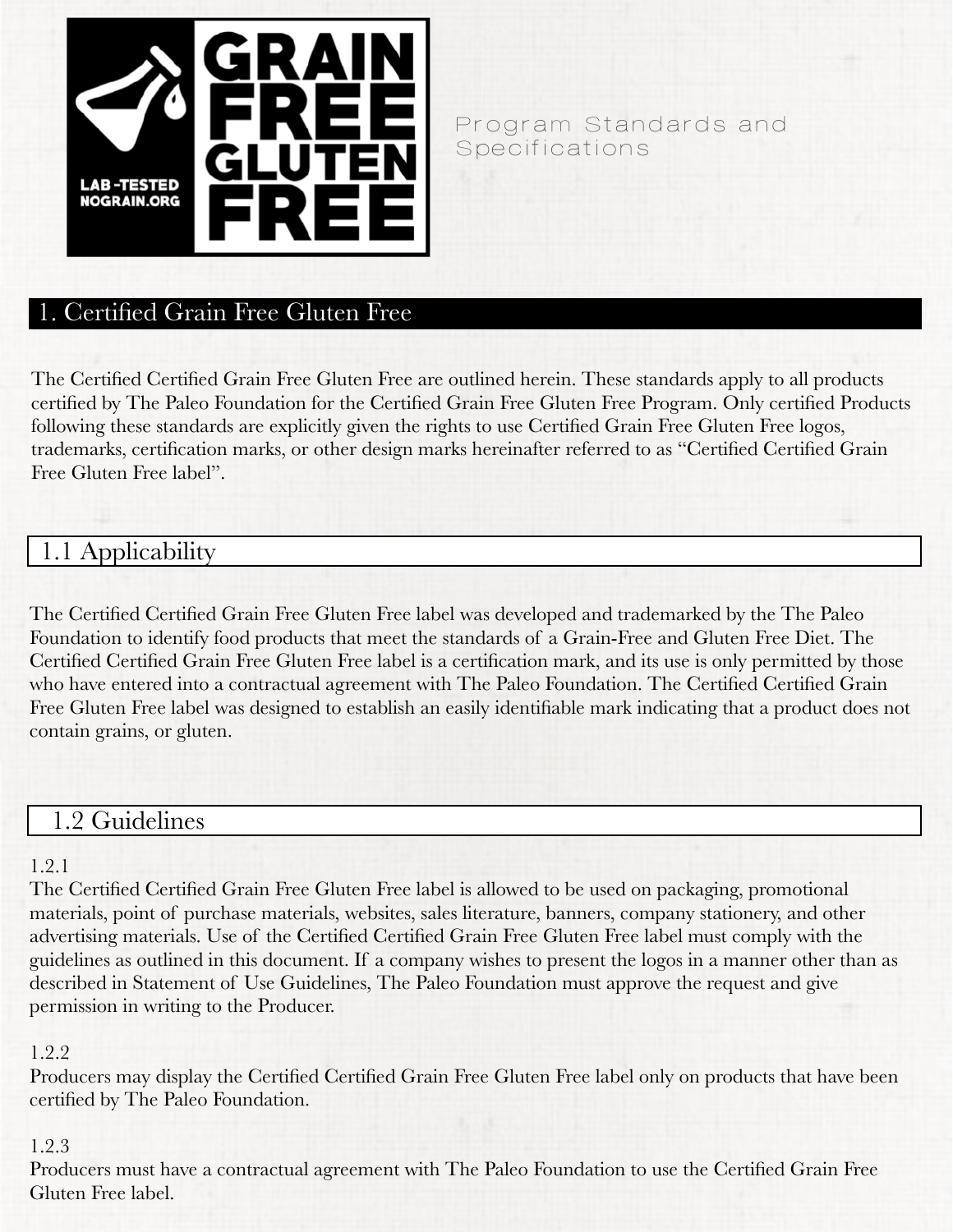# 1.2 Guidelines CONTINUED

### 1.2.4

Producers may only use the trademark on company stationery if the entire product line has been audited and Certified Grain Free Gluten Free label.

### 1.2.5

If the entire product line has been audited and certified Certified Grain Free Gluten Free, Producers may display the Certified Certified Grain Free Gluten Free label on their entire website.

### 1.2.6

If the entire product line was not certified, the Certified Certified Grain Free Gluten Free label may appear on a page containing audited and Certified Grain Free Gluten Free products only.

### 1.2.7

Products that have not been audited and Certified Grain Free Gluten Free are not permitted to appear on the same page as the Certified Certified Grain Free Gluten Free label, as this could be misleading to consumers.

# 1.3 Use of the Certified Grain Free Gluten Free Label

## 1.3.1

To complete the application process, the applicant must sign an affidavit stating that all answers and statements provided in their application were true to the best of their knowledge.

## 1.3.2

Use of the Certified Grain Free Gluten Free™ label is only permitted after audit and certification by The Paleo Foundation of the applicant's products.

## 1.3.3

The Paleo Foundation retains the right to make unannounced visits to applicant's commercial kitchen, manufacturing plant, or processing center to verify that all Certified Grain Free Gluten Free Program Requirements are continuously being met.

### 1.3.4

The Paleo Founddation retains the right to inspect the applicant's products to verify that all Requirements are met.

## 1.3.5

Use of The Certified Certified Grain Free Gluten Free label for any product which does not meet each of the Requirements, has not been audited, or has not been given explicit permission is strictly prohibited.

## 1.3.6

Misuse of the Certified Grain Free Gluten Free™ label will result in immediate suspension of the agreement and/or prosecution.